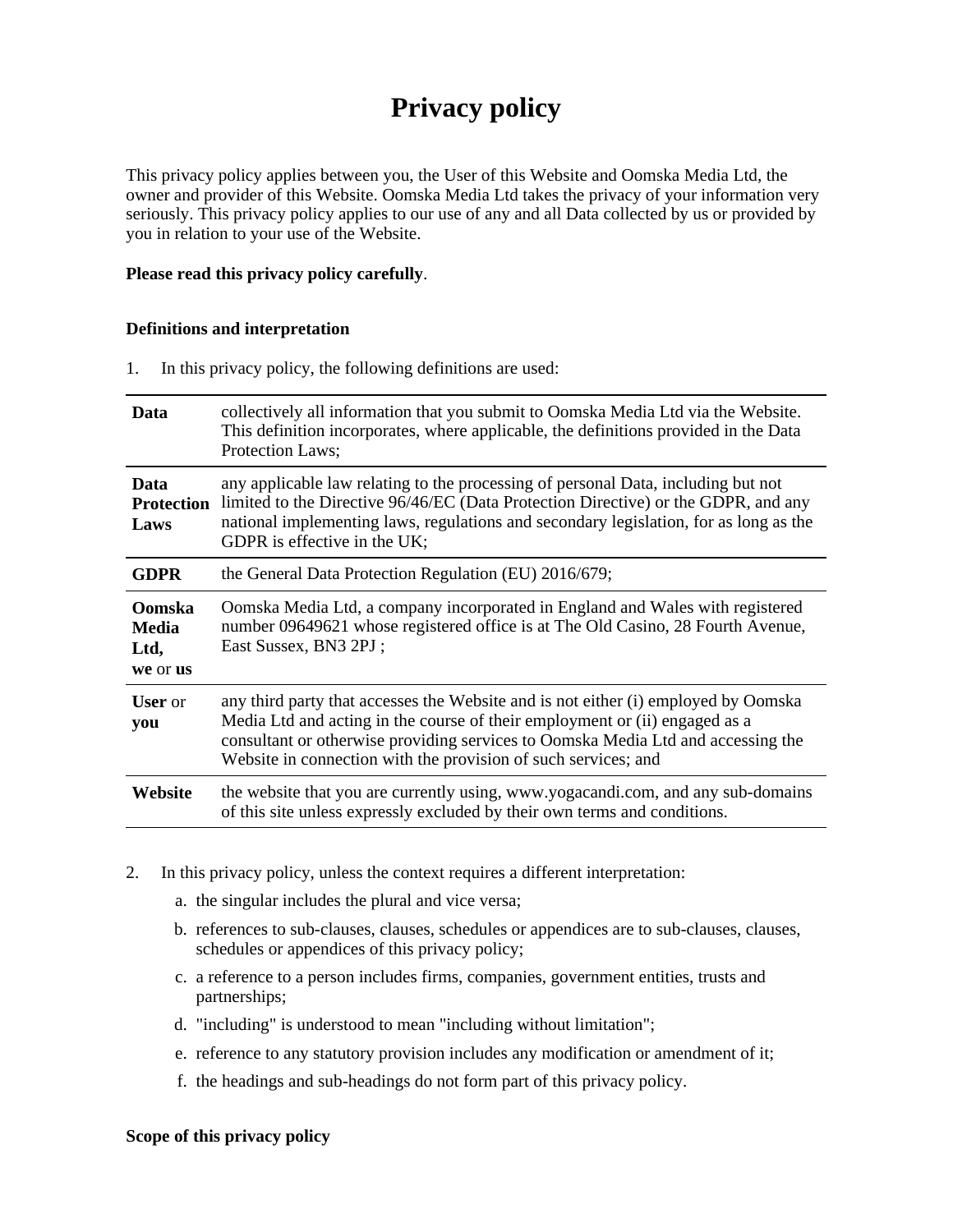- 3. This privacy policy applies only to the actions of Oomska Media Ltd and Users with respect to this Website. It does not extend to any websites that can be accessed from this Website including, but not limited to, any links we may provide to social media websites.
- 4. For purposes of the applicable Data Protection Laws, Oomska Media Ltd is the "data controller". This means that Oomska Media Ltd determines the purposes for which, and the manner in which, your Data is processed.

# **Data collected**

- 5. We may collect the following Data, which includes personal Data, from you:
	- a. name;
	- b. contact Information such as email addresses and telephone numbers; in each case, in accordance with this privacy policy.

## **How we collect Data**

- 6. We collect Data in the following ways:
	- a. data is given to us by you; and
	- b. data is collected automatically.

## **Data that is given to us by you**

- 7. Oomska Media Ltd will collect your Data in a number of ways, for example:
	- a. when you contact us through the Website, by telephone, post, e-mail or through any other means;

in each case, in accordance with this privacy policy.

# **Data that is collected automatically**

- 8. To the extent that you access the Website, we will collect your Data automatically, for example:
	- a. we automatically collect some information about your visit to the Website. This information helps us to make improvements to Website content and navigation, and includes your IP address, the date, times and frequency with which you access the Website and the way you use and interact with its content.

# **Our use of Data**

- 9. Any or all of the above Data may be required by us from time to time in order to provide you with the best possible service and experience when using our Website. Specifically, Data may be used by us for the following reasons:
	- a. internal record keeping;
	- b. improvement of our products / services;
	- c. transmission by email of marketing materials that may be of interest to you;
	- d. contact for market research purposes which may be done using email, telephone, fax or mail. Such information may be used to customise or update the Website;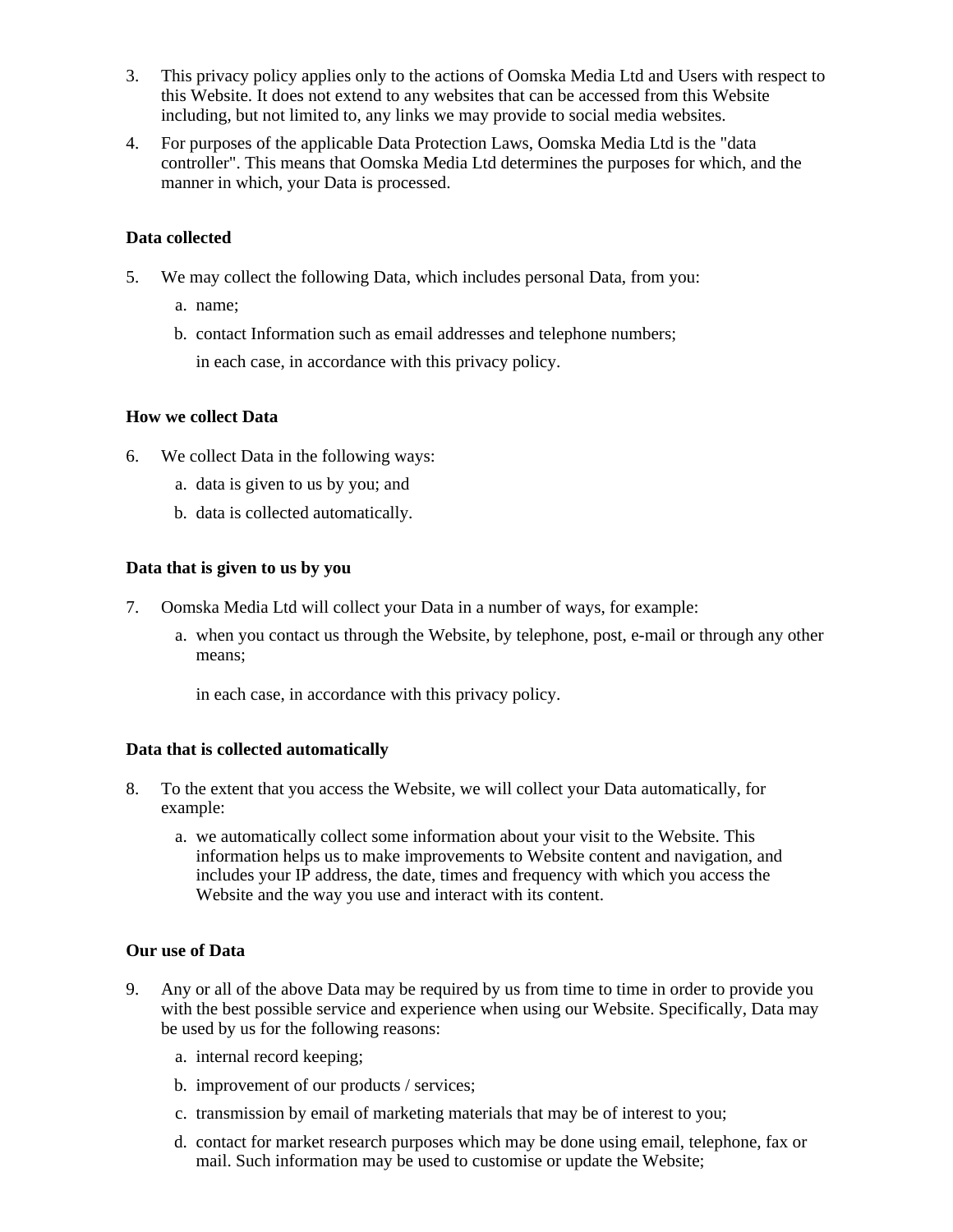in each case, in accordance with this privacy policy.

- 10. We may use your Data for the above purposes if we deem it necessary to do so for our legitimate interests. If you are not satisfied with this, you have the right to object in certain circumstances (see the section headed "Your rights" below).
- 11. For the delivery of direct marketing to you via e-mail, we'll need your consent, whether via an opt-in or soft-opt-in:
	- a. soft opt-in consent is a specific type of consent which applies when you have previously engaged with us (for example, you contact us to ask us for more details about a particular product/service, and we are marketing similar products/services). Under "soft opt-in" consent, we will take your consent as given unless you opt-out.
	- b. for other types of e-marketing, we are required to obtain your explicit consent; that is, you need to take positive and affirmative action when consenting by, for example, checking a tick box that we'll provide.
	- c. if you are not satisfied about our approach to marketing, you have the right to withdraw consent at any time. To find out how to withdraw your consent, see the section headed "Your rights" below.

# **Keeping Data secure**

- 12. We will use technical and organisational measures to safeguard your Data, for example:
	- a. access to your account is controlled by a password and a user name that is unique to you.
	- b. we store your Data on secure servers.
- 13. Technical and organisational measures include measures to deal with any suspected data breach. If you suspect any misuse or loss or unauthorised access to your Data, please let us know immediately by contacting us via this e-mail address: hello@yogacandi.com.
- 14. If you want detailed information from Get Safe Online on how to protect your information and your computers and devices against fraud, identity theft, viruses and many other online problems, please visit www.getsafeonline.org. Get Safe Online is supported by HM Government and leading businesses.

# **Data retention**

- 15. Unless a longer retention period is required or permitted by law, we will only hold your Data on our systems for the period necessary to fulfil the purposes outlined in this privacy policy or until you request that the Data be deleted.
- 16. Even if we delete your Data, it may persist on backup or archival media for legal, tax or regulatory purposes.

# **Your rights**

- 17. You have the following rights in relation to your Data:
	- a. **Right to access** the right to request (i) copies of the information we hold about you at any time, or (ii) that we modify, update or delete such information. If we provide you with access to the information we hold about you, we will not charge you for this, unless your request is "manifestly unfounded or excessive." Where we are legally permitted to do so, we may refuse your request. If we refuse your request, we will tell you the reasons why.
	- b. **Right to correct** the right to have your Data rectified if it is inaccurate or incomplete.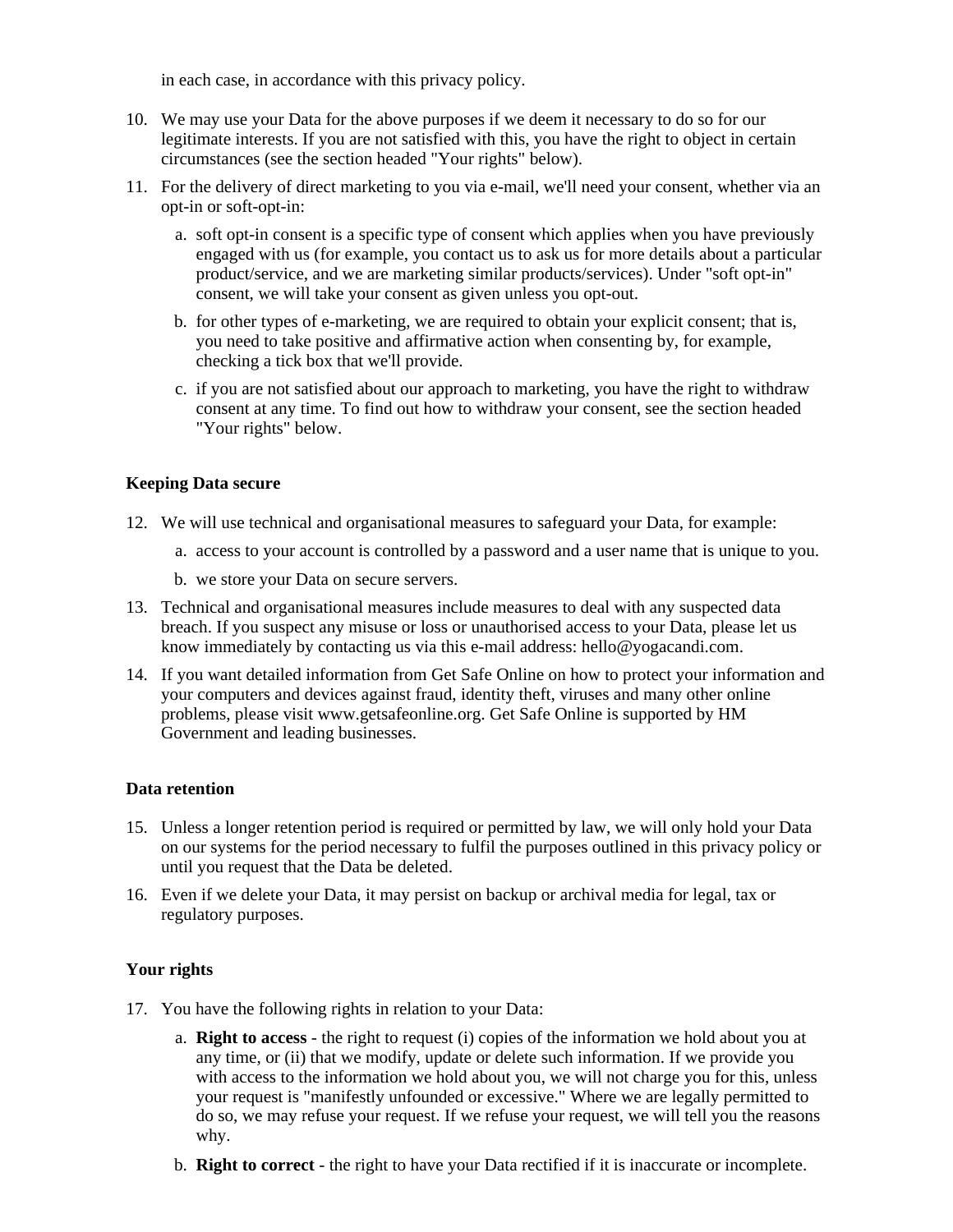- c. **Right to erase** the right to request that we delete or remove your Data from our systems.
- d. **Right to restrict our use of your Data** the right to "block" us from using your Data or limit the way in which we can use it.
- e. **Right to data portability** the right to request that we move, copy or transfer your Data.
- f. **Right to object** the right to object to our use of your Data including where we use it for our legitimate interests.
- 18. To make enquiries, exercise any of your rights set out above, or withdraw your consent to the processing of your Data (where consent is our legal basis for processing your Data), please contact us via this e-mail address: hello@yogacandi.com.
- 19. If you are not satisfied with the way a complaint you make in relation to your Data is handled by us, you may be able to refer your complaint to the relevant data protection authority. For the UK, this is the Information Commissioner's Office (ICO). The ICO's contact details can be found on their website at https://ico.org.uk/.
- 20. It is important that the Data we hold about you is accurate and current. Please keep us informed if your Data changes during the period for which we hold it.

## **Links to other websites**

21. This Website may, from time to time, provide links to other websites. We have no control over such websites and are not responsible for the content of these websites. This privacy policy does not extend to your use of such websites. You are advised to read the privacy policy or statement of other websites prior to using them.

#### **Changes of business ownership and control**

- 22. Oomska Media Ltd may, from time to time, expand or reduce our business and this may involve the sale and/or the transfer of control of all or part of Oomska Media Ltd. Data provided by Users will, where it is relevant to any part of our business so transferred, be transferred along with that part and the new owner or newly controlling party will, under the terms of this privacy policy, be permitted to use the Data for the purposes for which it was originally supplied to us.
- 23. We may also disclose Data to a prospective purchaser of our business or any part of it.
- 24. In the above instances, we will take steps with the aim of ensuring your privacy is protected.

# **General**

- 25. You may not transfer any of your rights under this privacy policy to any other person. We may transfer our rights under this privacy policy where we reasonably believe your rights will not be affected.
- 26. If any court or competent authority finds that any provision of this privacy policy (or part of any provision) is invalid, illegal or unenforceable, that provision or part-provision will, to the extent required, be deemed to be deleted, and the validity and enforceability of the other provisions of this privacy policy will not be affected.
- 27. Unless otherwise agreed, no delay, act or omission by a party in exercising any right or remedy will be deemed a waiver of that, or any other, right or remedy.
- 28. This Agreement will be governed by and interpreted according to the law of England and Wales. All disputes arising under the Agreement will be subject to the exclusive jurisdiction of the English and Welsh courts.